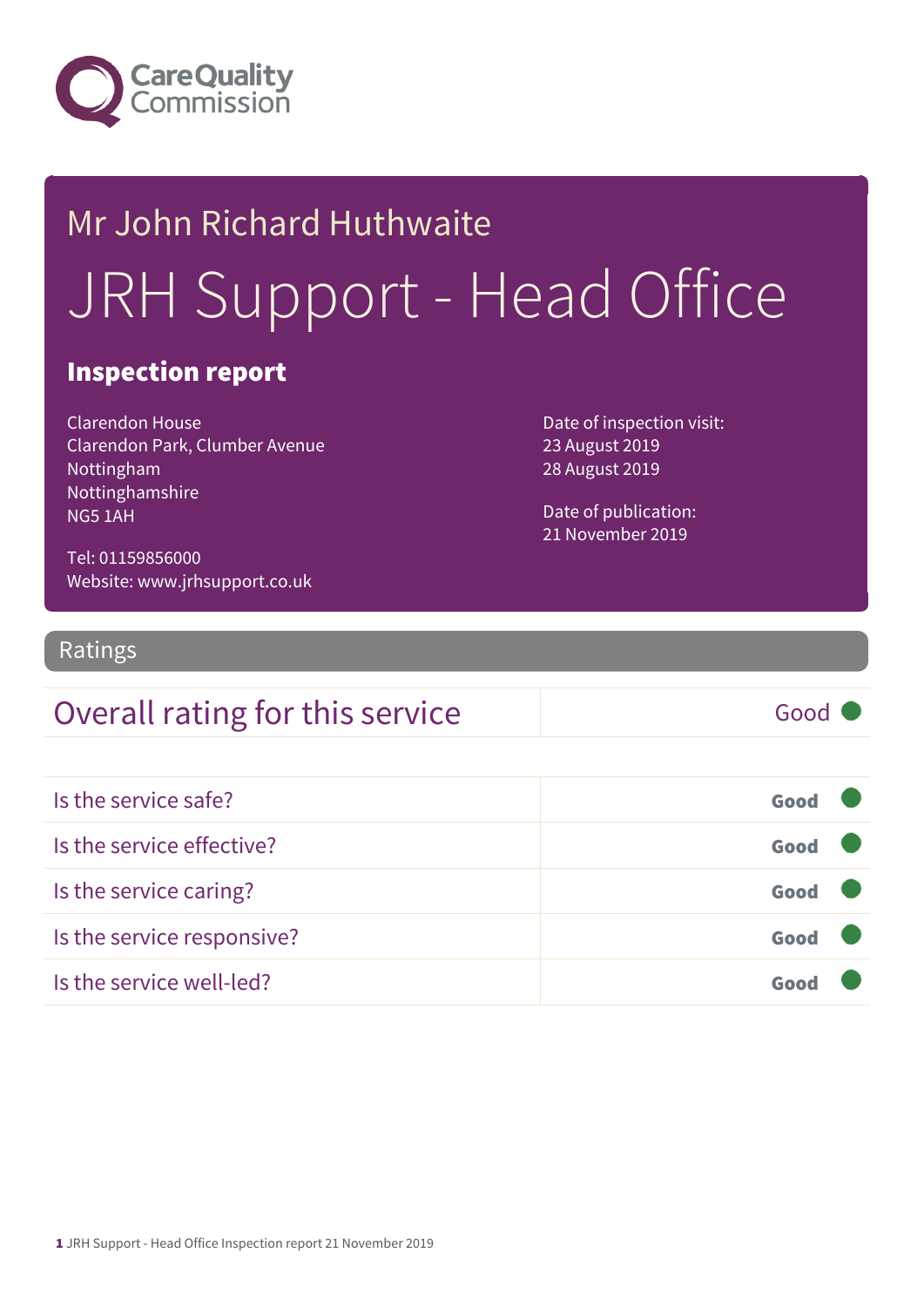### Summary of findings

#### Overall summary

JRH Support – Head Office is a domiciliary care service. It is registered to provide personal care to people living in their own homes in the community, including older people and people living with dementia, learning disabilities, autism and other complex needs. At the time of the inspection 43 people received a regulated activity of personal care and nine people were living in supported living accommodation.

Not everyone who used the service received personal care. CQC only inspects where people receive personal care. This is help with tasks related to personal hygiene and eating. Where they do we also consider any wider social care provided.

People's experience of using this service and what we found

Systems were in place to protect people from harm and keep them safe. The service employed a safeguarding lead responsible for completing safeguarding investigations. Risks were assessed to manage known risks for people. Risk assessments were reviewed and updated on a regular basis. There were sufficient staff to support people. Rotas were planned in advance and robust recruitment was followed in line with the providers policy and procedures.

People were supported with their medicines in the way they wanted. Staff who administered medicines were monitored and competency tested to ensure they administered in a safe way. Staff followed appropriate protocols for infection control. Lessons learnt were recorded for reflective learning to ensure action was taken to reduce risk and keep people safe.

People's needs had been assessed to ensure they had their choices and preferences met. Staff received relevant training to ensure they supported people effectively. People were supported with their dietary needs in line with their support plan. People were supported to attend healthcare appointments and received relevant support to maintain their health and wellbeing. People were responsible for maintaining their own environment to ensure they had relevant support equipment and a hazard free home. People were supported to have maximum choice and control of their lives and staff supported them in the least restrictive way possible and in their best interests; the policies and systems in the service supported this practice.

The service applied the principles and values of Registering the Right Support and other best practice guidance. These ensure that people who use the service can live as full a life as possible and achieve the best possible outcomes that include control, choice and independence.

People confirmed the staff were kind, caring and compassionate. Staff cared for people in a person-centred way. The service supported people to share their views and arranged advocacy services when needed. People were treated respectfully and supported to lead independent lives.

People were encouraged to make choices for themselves. Each person had their communication needs met.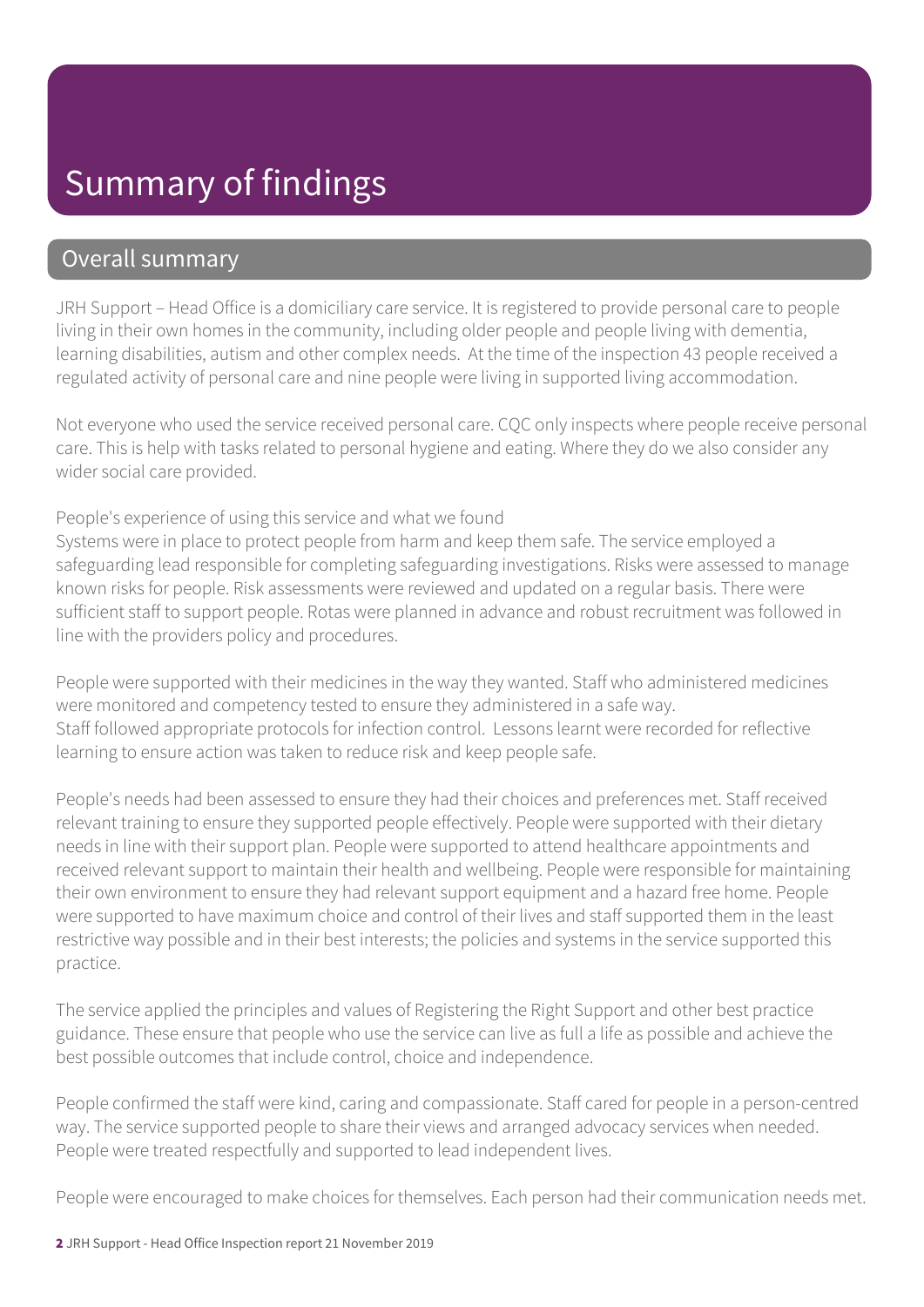People participated in hobbies and interests of their choice, which helped avoid isolation. Systems and processes were in place to monitor, analyse and manage complaints. People's end of life wishes were considered.

People were supported on their journey of life by staff who were hands on, approachable and empowered to suggest change. The provider understood their legal responsibilities and completed comprehensive quality audits that helped to improve care and support for people. Relationships were built up with healthcare professionals to ensure people receive the service they require to manage their condition.

For more details, please see the full report which is on the CQC website at www.cqc.org.uk

Rating at last inspection: Good (report published 27 February 2017).

Why we inspected

This was a planned inspection based on the previous rating.

We will continue to monitor information we receive about the service until we return to visit as per our reinspection programme. If we receive any concerning information we may inspect sooner.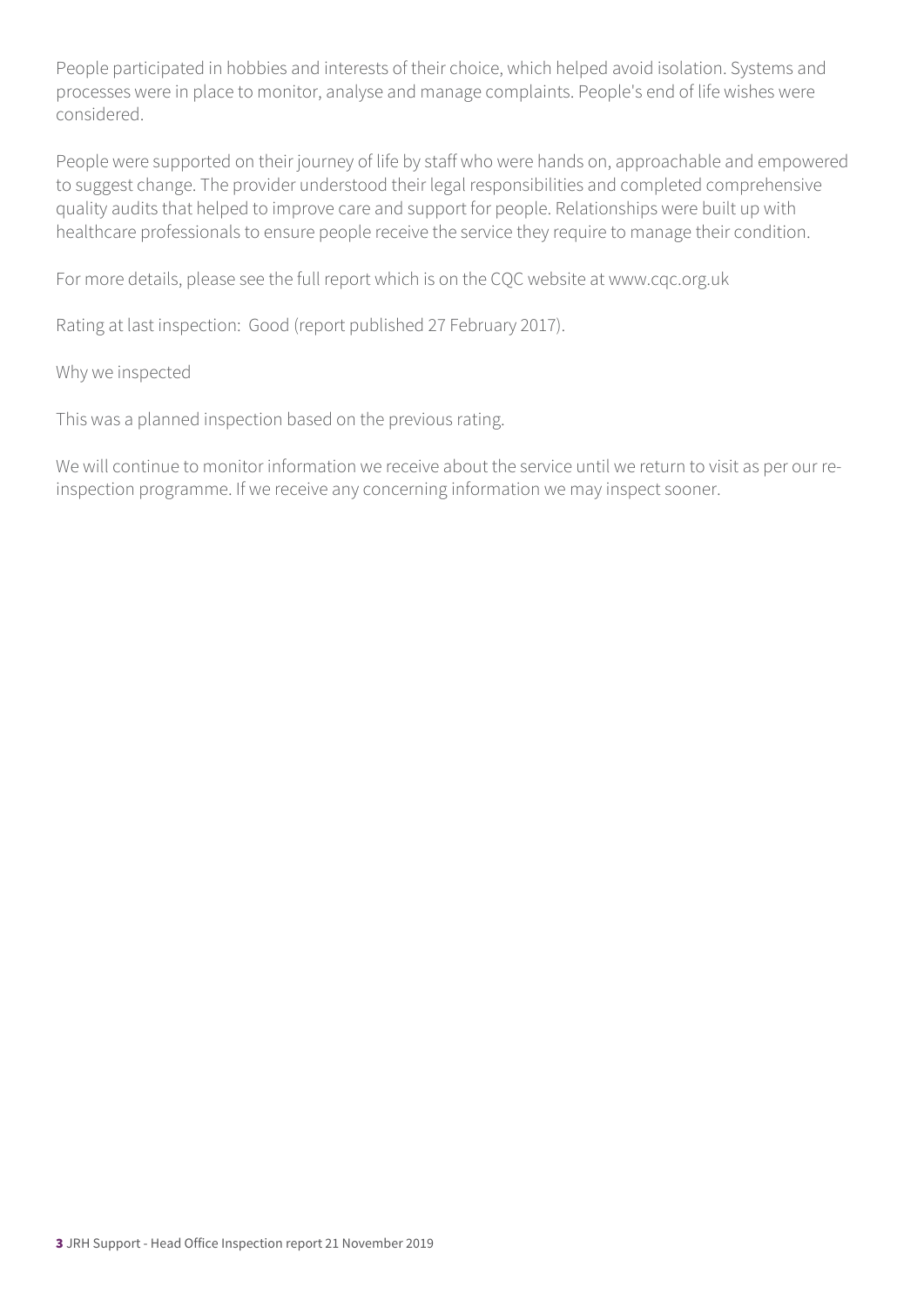### The five questions we ask about services and what we found

We always ask the following five questions of services.

| Is the service safe?                          | Good |
|-----------------------------------------------|------|
| The service was safe.                         |      |
| Details are in our safe findings below.       |      |
| Is the service effective?                     | Good |
| The service was effective.                    |      |
| Details are in our effective findings below.  |      |
| Is the service caring?                        | Good |
| The service was caring.                       |      |
| Details are in our caring findings below.     |      |
| Is the service responsive?                    | Good |
| The service was responsive.                   |      |
| Details are in our responsive findings below. |      |
| Is the service well-led?                      | Good |
| The service was well-led.                     |      |
| Details are in our well-Led findings below.   |      |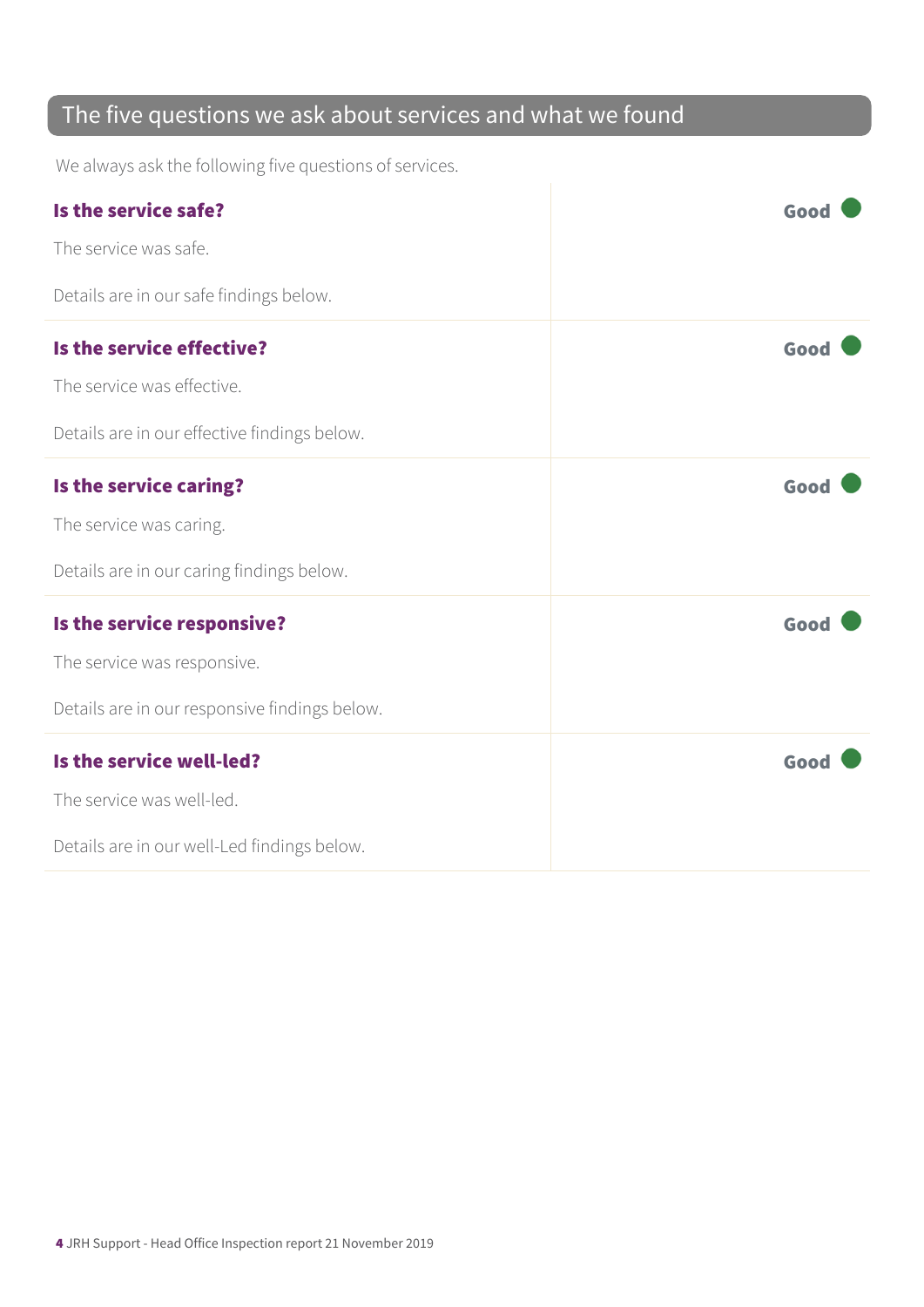

# JRH Support - Head Office Detailed findings

### Background to this inspection

#### The inspection

We carried out this inspection under Section 60 of the Health and Social Care Act 2008 (the Act) as part of our regulatory functions. We checked whether the provider was meeting the legal requirements and regulations associated with the Act. We looked at the overall quality of the service and provided a rating for the service under the Care Act 2014.

#### Inspection team

The team consisted of one inspector and an Expert by Experience. An Expert by Experience is a person who has personal experience of using or caring for someone who uses this type of care service.

#### Service and service type

This service is a domiciliary care agency. It provides personal care to people living in [their own houses and flats] [and] [specialist housing]. They also provided care and support to people living in their own homes at a number of 'supported living' settings, so they can live as independently as possible. People's care and housing are provided under separate contractual agreements. CQC does not regulate premises used for supported living; this inspection looked at people's personal care and support.

The service had a manager registered with the Care Quality Commission. This means that they and the provider are legally responsible for how the service is run and for the quality and safety of the care provided.

#### Notice of inspection

This inspection was announced.

We gave the service 48 hours' notice of the inspection. This was because it is a small service and we needed to be sure that the provider or registered manager would be in the office to support the inspection.

#### What we did before the inspection

We reviewed information we had received about the service since the last inspection. We sought feedback from the local authority and professionals who work with the service. We contacted Healthwatch, which is an independent consumer champion that gathers and represents the views of the public about health and social care services in England.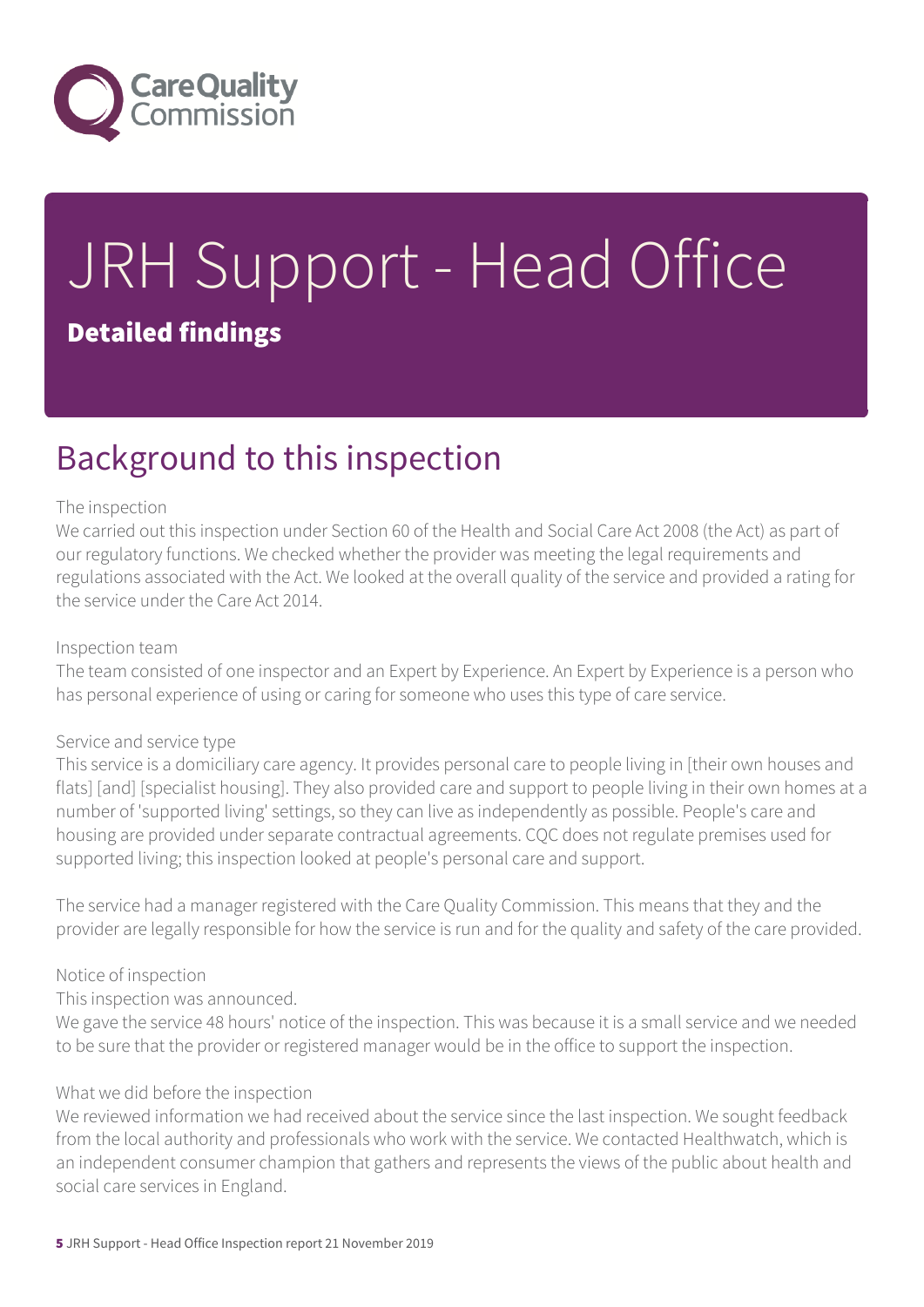We used the information the provider sent us in the provider information return. This is information providers are required to send us with key information about their service, what they do well, and improvements they plan to make. This information helps support our inspections. We used all of this information to plan our inspection.

#### During the inspection

We spoke with six people, six relatives, three members of the care staff, a care coordinator, two service managers, the general manager and the registered manager. We also spoke with external social care professionals for their feedback about the service.

We looked at all or parts of the care records and other relevant records of three people, as well as a range of records relating to the running of the service. We also reviewed staff records.

#### After the inspection

We continued to seek clarification from the provider to validate evidence found. We looked at training data quality assurance records, complaints and risk management for people who were responsible for their own medicines.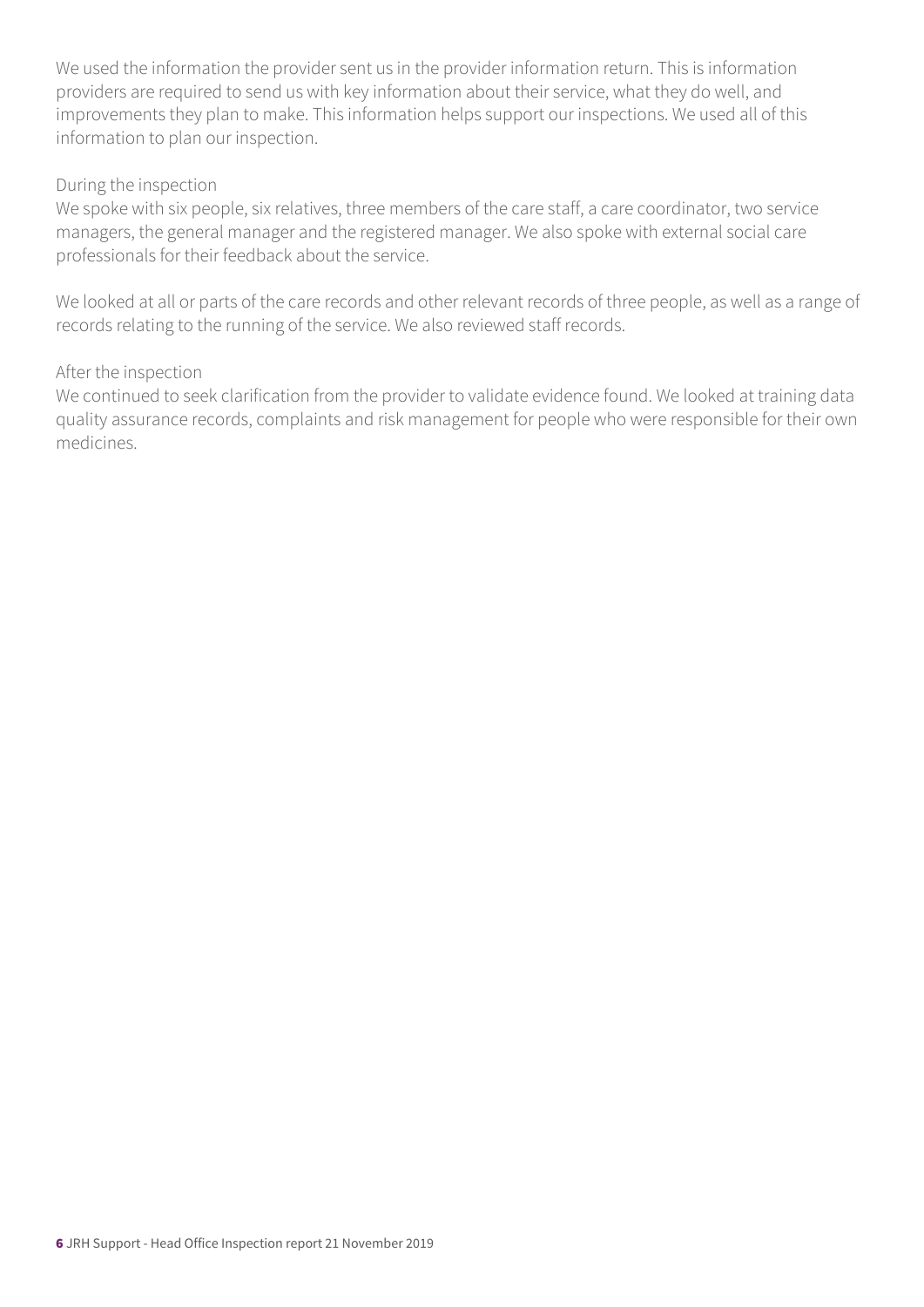### Is the service safe?

## Our findings

Safe – this means we looked for evidence that people were protected from abuse and avoidable harm.

At the last inspection this key question was rated as Good. At this inspection this key question has remained the same.

This meant people were safe and protected from avoidable harm.

Systems and processes to safeguard people from the risk of abuse

- ●People felt safe with the staff that cared for them. One person said, "I am happy with the care and I do feel safe, the staff keep an eye on me when I am in the shower and will wash my hair." Other people confirmed they felt safe and where issues had occurred the service had been proactive to deal with issues and concerns and reported to the relevant local authority to investigate.
- ●Staff had received safeguarding training and told us how they supported people to keep safe from various types of potential abuse. For example, they supported people to make safe choices, without restriction and respected their choice.
- ●Systems and processes were in place, which included a safeguarding lead who was responsible for carrying out safeguarding investigations, monitoring themes and trends to make sure safeguarding concerns were reported in line with the providers policy and procedures.

#### Assessing risk, safety monitoring and management

- ●Risk assessments were in place to manage known risks for people. For example, risks assessments to enable care to be undertaken safely in people's homes. Assessments of people's moving and handling requirements to identify and ensure the appropriate equipment was in place.
- ●People had personal emergency evacuation plans in place which detailed how to assist them from their homes in the event of an emergency. Staff had training in fire safety, health and safety and first aid to keep people safe.
- ●Staff confirmed they had access to up to date risk assessments on the care planner, the system in place to document people's care needs. Risk assessments were reviewed and updated regularly to monitor people's changing needs and keep them safe.

#### Staffing and recruitment

●The service had sufficient staff to meet people's needs at the time of our inspection. One person told us they received care three times a week. Another person said, "Staff arrive on time and if they can't make it they will let me know." However, some people raised concerns and told us this was not always the case. We brought this to the attention of the registered manager. They completed an investigation during our visit and gave us reassurance that calls were monitored daily and coordinated in line with the providers policy and procedures. Where concerns had been identified this was no fault of the service.

●Rotas were planned to ensure staff were clear of when they needed to work. Robust recruitment processes were in place to make sure staff were safe to care for people. For example, checks made with the Disclosure and Barring Service to show that the applicants did not have relevant criminal convictions and had not been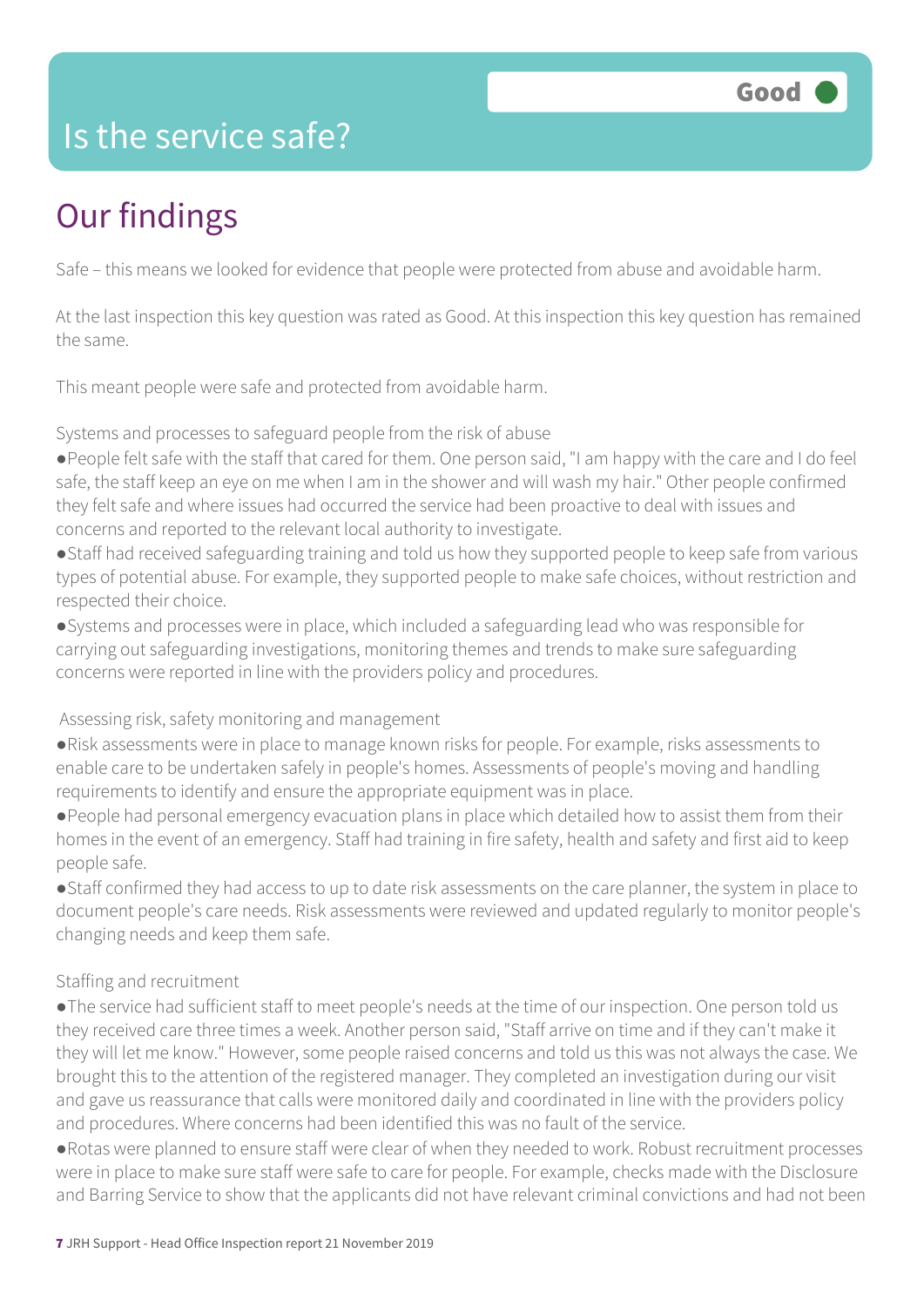guilty of professional misconduct.

Using medicines safely

● Where needed, people were supported with their medicines, in line with their individual needs and preferences. Care staff had received medicine training and were regularly spot checked by senior staff to monitor staff knowledge and competence. Regular audits showed that medication errors were reported and investigated appropriately.

●One person told us they [themselves] were responsible for administering their medicines but said "Staff do pick up my medication from the chemist." This meant people received the support they wanted.

#### Preventing and controlling infection

●People were protected from infections, as staff had completed infection control training and were following the providers policy and procedures to ensure they prevented the spread of infection. For example, they used appropriate personal protective equipment, such as, gloves and aprons when providing personal care. People confirmed staff wore gloves and aprons. One person said, "They [staff] clean up after them and always look clean and tidy."

• Staff had completed food hygiene training, so they were able to support people to prepare food safely.

Learning lessons when things go wrong

● Systems were in place to monitor issues and concerns. Lessons learnt were recorded for reflective learning to ensure action was taken to reduce risk.

●The registered manager had an ongoing improvement plan that identified targets, implementation and progress in a traffic light formation. They gave examples of lesson learned to reduce travel times between calls. Smaller staff teams were created in geographic areas, so staff had less travel time, which gave staff more time to spend with the person.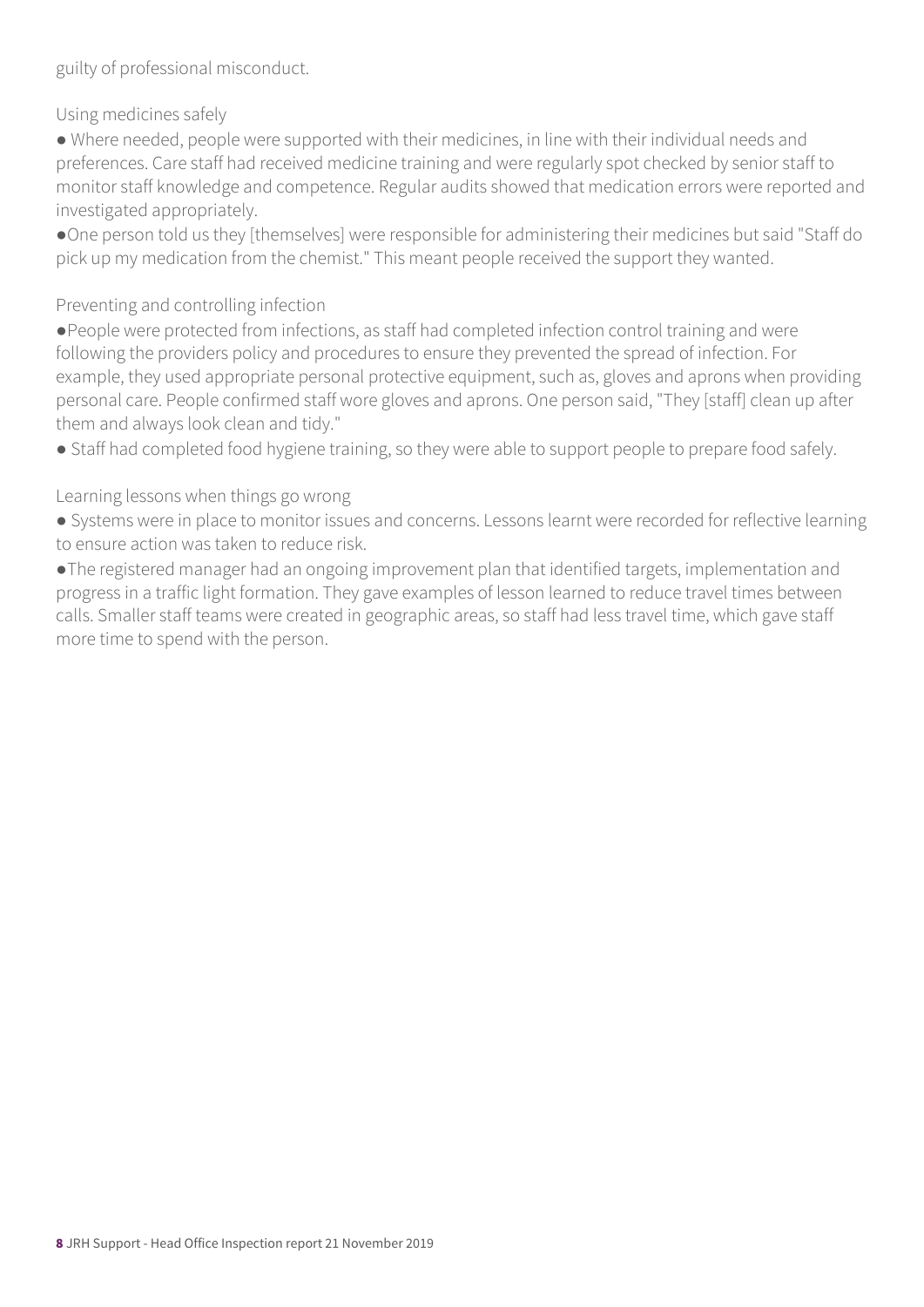### Is the service effective?

## Our findings

Effective – this means we looked for evidence that people's care, treatment and support achieved good outcomes and promoted a good quality of life, based on best available evidence.

At the last inspection this key question was rated as Good. At this inspection this key question has remained the same.

This meant people's outcomes were consistently good, and people's feedback confirmed this.

Assessing people's needs and choices; delivering care in line with standards, guidance and the law

●People's needs, and choices had been assessed. Records showed the service had established what care and support a person required then provided this in a person-centred way. For example, some people had been assessed as not being able to leave their homes or live independently. The support was put in place to ensure their needs were met.

● People felt happy with the care they received and choices they made. For example, one person told us they requested a female carer and the staff they have to support them was female. Another person was progressively supported to venture out of their house. The person now goes out regular in the community. The person said, "This has improved my quality of life." This meant people were supported to reach their goals and make positive choices about their life.

Staff support: induction, training, skills and experience

●People felt staff were trained in a way that reflected their needs. One person said, "They [staff] know what to do."

●One relative told us they were involved in training staff to care for their relation. They said, it was important to invest time in training the staff.

●Staff received an induction and spent time shadowing experienced members of staff. Supervision took place four times a year and included a knowledge test to ensure staff understood what they had learned when training. The registered manager told us senior staff also undertake staff observations to make sure they had the skills to care for people.

●Staff confirmed the training they had completed and that it was sufficient for them to do their job to support people. One staff told us they had received training for people that may self-harm. They learnt how to build a person's trust and work with them to ensure they provided the relevant care and support for the person's needs.

Supporting people to eat and drink enough to maintain a balanced diet

●Where required people were supported to have sufficient to eat and drink, which met their dietary needs. For example, one person said, "Meals were offered appropriately." One relative told us, "There is a special diet for [name] as they have a medical need that means they have to take care with what they eat." Staff supported the person with their dietary needs.

●People's dietary requirements, likes and dislikes were recorded in their nutrition support plan. Staff used nutrition and hydration support plans to monitor people's intake and output to ensure their health was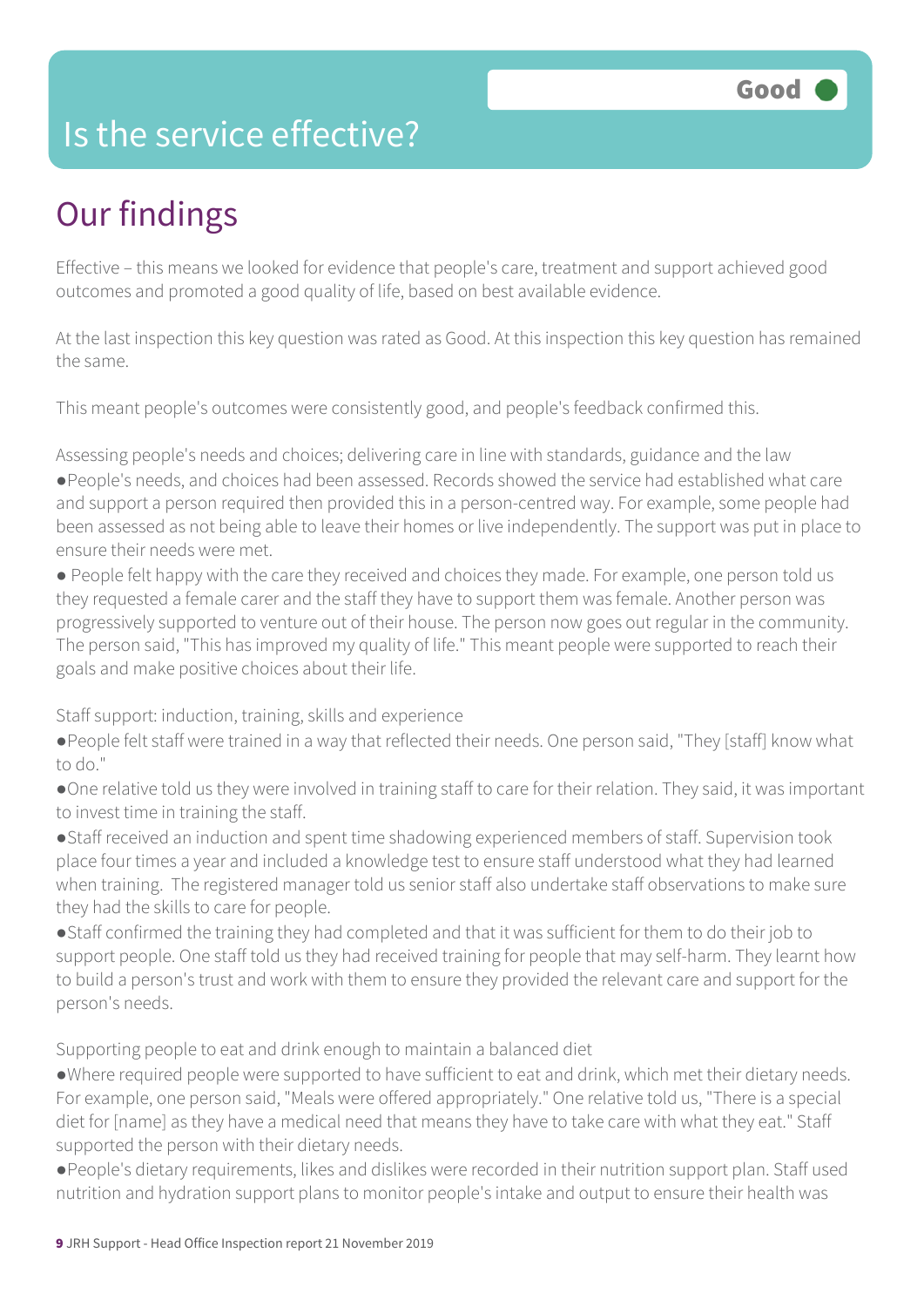maintained.

Staff working with other agencies to provide consistent, effective, timely care; Supporting people to live healthier lives, access healthcare services and support

●The service had systems and processes in place to ensure people received healthcare in a timely way.

●People told us they were supported to attend medical appointments. One person said, "if I have an appointment the support worker comes with me."

●Staff worked with health care professionals and external agencies to make sure people's complex needs were met. The service liaised with specialist teams, such as, alcohol services to support people who were alcohol dependent. For example, the service had supported one person to have their first alcohol free day in two years. The person confirmed this had helped to improve their quality of life.

Adapting service, design, decoration to meet people's needs

●People were responsible for their own environment, which included adapting, design and decoration of their home. The service undertook environment risk assessments to make sure people had use of relevant equipment and a hazard free home.

Ensuring consent to care and treatment in line with law and guidance

The Mental Capacity Act 2005 (MCA) provides a legal framework for making particular decisions on behalf of people who may lack the mental capacity to do so for themselves. The Act requires that, as far as possible, people make their own decisions and are helped to do so when needed. When they lack mental capacity to take particular decisions, any made on their behalf must be in their best interests and as least restrictive as possible.

People can only be deprived of their liberty to receive care and treatment when this is in their best interests and legally authorised under the MCA.

When people receive care and treatment in their own homes an application must be made to the Court of Protection for them to authorise people to be deprived of their liberty.

We checked whether the service was working within the principles of the MCA

● People's needs were assessed and delivered as reflected in their support plan. MCA was considered, and staff had completed relevant MCA training.

●Staff explained the support people needed and how they gave people choices and supported them to make decisions in their best interest. For example, when it was raining, and a person wanted to go out in shorts or no coat. Staff explained to the person how they would be affected by the rain in this situation.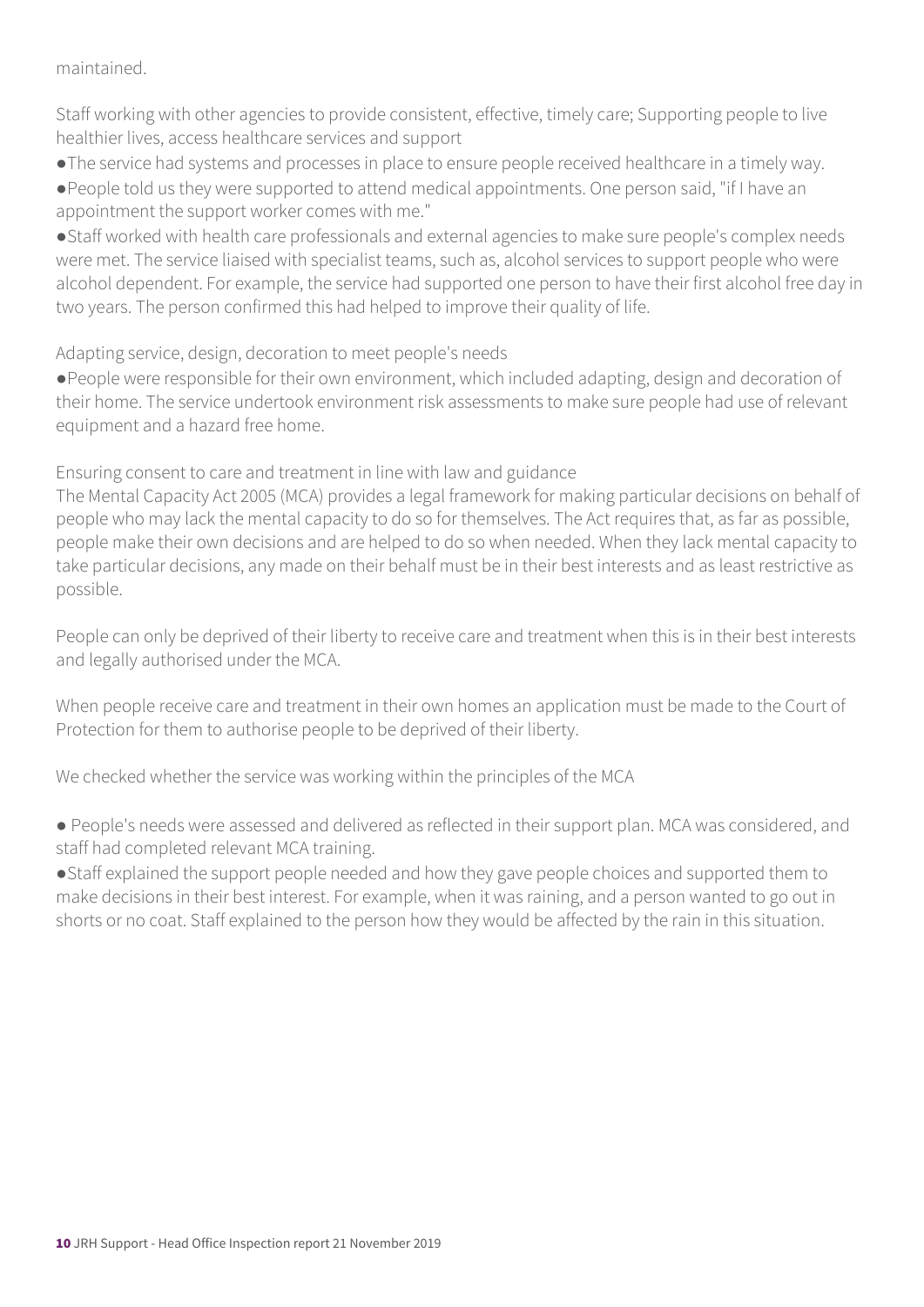### Is the service caring?

### Our findings

Caring – this means we looked for evidence that the service involved people and treated them with compassion, kindness, dignity and respect

At the last inspection this key question was rated as good. At this inspection this key question has remained the same.

This meant people were supported and treated with dignity and respect; and involved as partners in their care.

Ensuring people are well treated and supported; respecting equality and diversity

- ●People told us staff were caring and companionate. One person said, "Staff are nice."
- ●Staff understood people's needs, and had detailed information available in support plans, which enabled staff to provide person-centred care in the way the person wanted.
- ●We heard staff speaking to people on the phone during our inspection. Staff spoke in a calm, caring way with positive interactions between staff and the person.

Supporting people to express their views and be involved in making decisions about their care

- ●The service supported people to share their views and make decisions about their care.
- ●Relatives told us they were aware of the support plans and often adjusted it when involved in the review of care. People told us staff filled in support plan electronically on hand held devices. This meant people care and support was updated in real time, if they had made a decision or change to their care it would be seen immediately.
- ●Where needed the service used an advocacy service for people who had no support network of family and friends in place. Advocacy services speak up for people on their behalf.
- ●Advocacy information was available for people in the service user guide.

Respecting and promoting people's privacy, dignity and independence

- ●People were supported in the least restrictive way possible. Staff described how they treated people with dignity and respect when providing personal care. One staff said, "I ensure people are covered at all times and make sure they are comfortable. I treat them with the same respect that I want to be treated."
- ●People confirmed staff treated them with dignity and respect. One person said, "Staff are just there to watch me when I am in the bath, yes they are respectful." Another person said, "If I can't do things the staff help me if I ask, my meals I can do but the staff help if I want some help."
- ●Staff encouraged people to be independent, such as, washing their face and hands to promote independence. The registered manager told us about a person that had lived in supported living, but with staffs help and support they were doing more on their own with minimal support. The person had learnt to cook their own meals, keep their home clean and tidy and use public transport to take part in their daytime activities. This empowered the person and gave them a sense of achievement in reaching their goals and aspirations to living independently.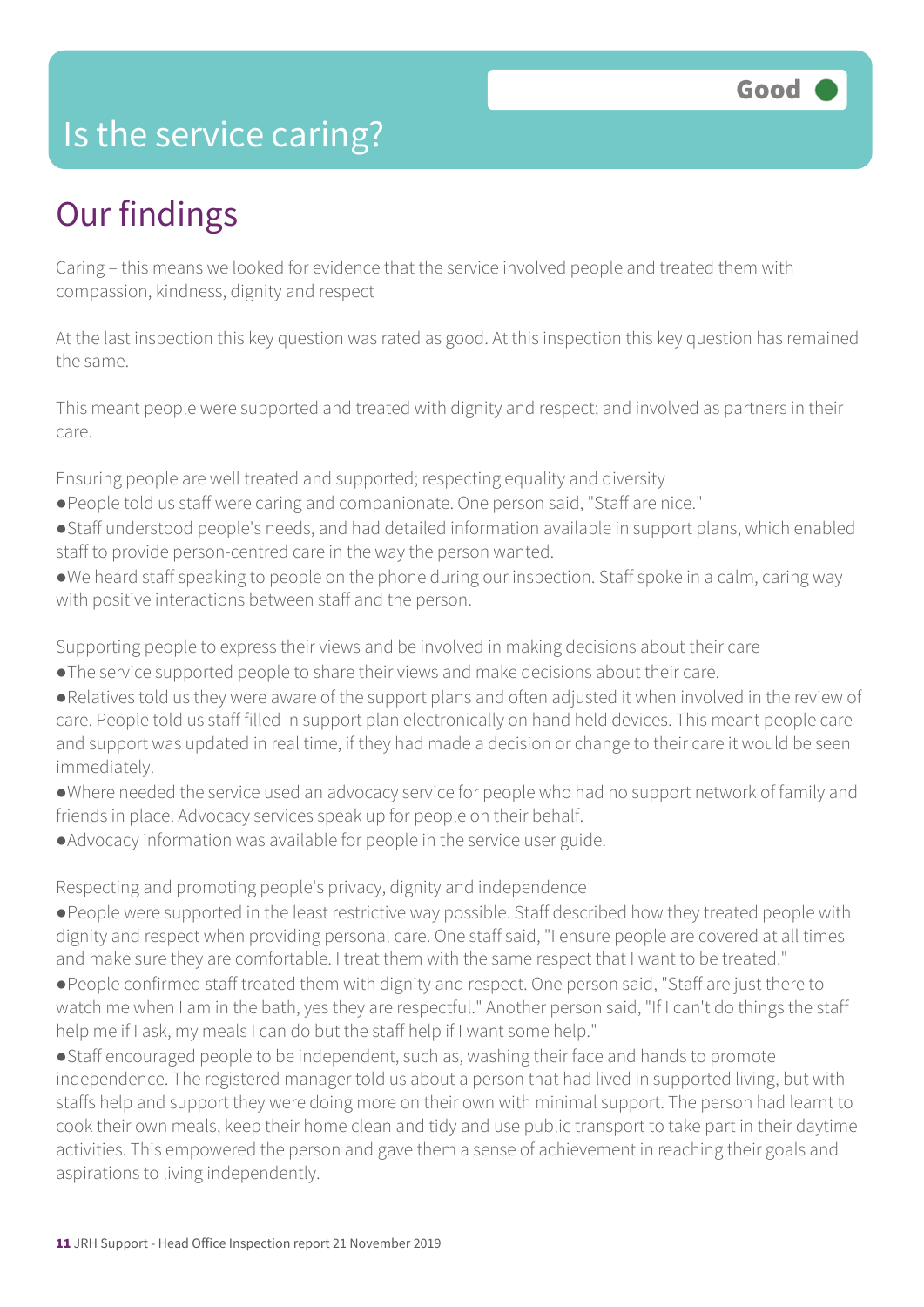### Is the service responsive?

# Our findings

Responsive – this means we looked for evidence that the service met people's needs.

At the last inspection this key question was rated as good. At this inspection this key question has remained the same.

This meant people's needs were met through good organisation and delivery.

Planning personalised care to ensure people have choice and control and to meet their needs and preferences

● People's needs had been assessed and most included people's preferences. However, one person told us, "I am middle aged and the staff are late teens early twenties; I do not shop in the shops they want to chat about, not on my wave length." We spoke with the care co-ordinator who was responsible for matching people and staff calls. The care co-ordinator said, "We try to match staff with the same interests as people, but sometimes if a staff member is off we have to find a replacement at short notice, so it may not be possible to ensure they have the same interests, but we do try."

●People were supported to live independent life styles where they made their own choices and were in control of their life. For example, the service supported a person who had a difficult time and no permanent address. The service helped submit housing documentation and now the person has moved into their own accommodation and started to settle down, which gives them stability.

#### Meeting people's communication needs

Since 2016 onwards all organisations that provide publicly funded adult social care are legally required to follow the Accessible Information Standard (AIS). The standard was introduced to make sure people are given information in a way they can understand. The standard applies to all people with a disability, impairment or sensory loss and in some circumstances to their carers.

●Each person had their communication needs met in a way that was understandable to them. The service met people complex communication needs by using different methods and formats, for example, easy read service user guides, pictures and sign language.

●Staff told us how they would support people whose first language was not English. They said they can use google translator to ensure the person understood what they were saying as well as body language. One staff said, "There is good support available."

Supporting people to develop and maintain relationships to avoid social isolation; support to follow interests and to take part in activities that are socially and culturally relevant to them

●People were supported to participate in hobbies and interests to ensure they were not left in isolation. Choices and preferences had been identified and recorded. One person had identified to a member of staff that they wished to learn a new activity. Due to the persons disability they were unable to use specific equipment needed to participate in the new activity. With staff support the person researched other options and found a piece of equipment to fit the person's ability. This meant the person could be involved with an activity of their choice.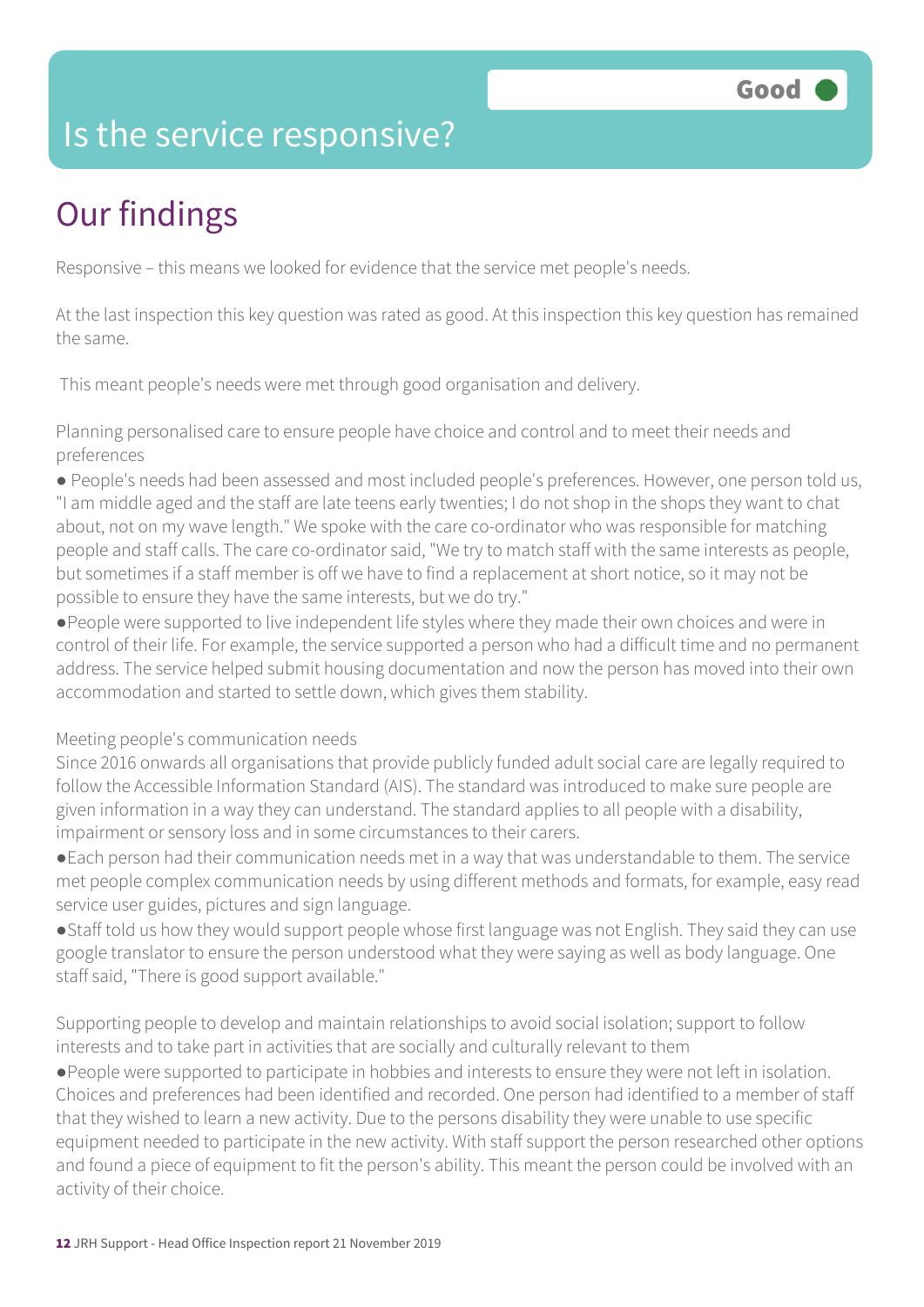●Staff confirmed they supported people with activities, such as, shopping or learning life skills like cooking and preparing meals.

●Where required people were supported to attend College to study English and Maths. With these new acquired skills, people found confidence and new goals to look for employment. This encouraged people to make new relationships.

Improving care quality in response to complaints or concerns

●Systems and processes were in place to monitor and manage concerns and complaints.

●People told us they knew how to complain. One relative said, "I would speak with registered manager." Family members involved in their relatives care and were in contact with the service if there were any issues or concerns. Staff were aware of the procedures to follow when raising complaints and who to escalate to if needed. One staff told us they would signpost people to the office and registered manager should they need to.

●Where complaints had been made we saw these had been analysed for themes and trends, where required lessons had been learned.

End of life care and support

●People's wishes, preference and choice at the end of their life was explored. Records contained preference relating to protected characteristics, such as, culture or religion.

●There was no one being supported at the end of life during our inspection.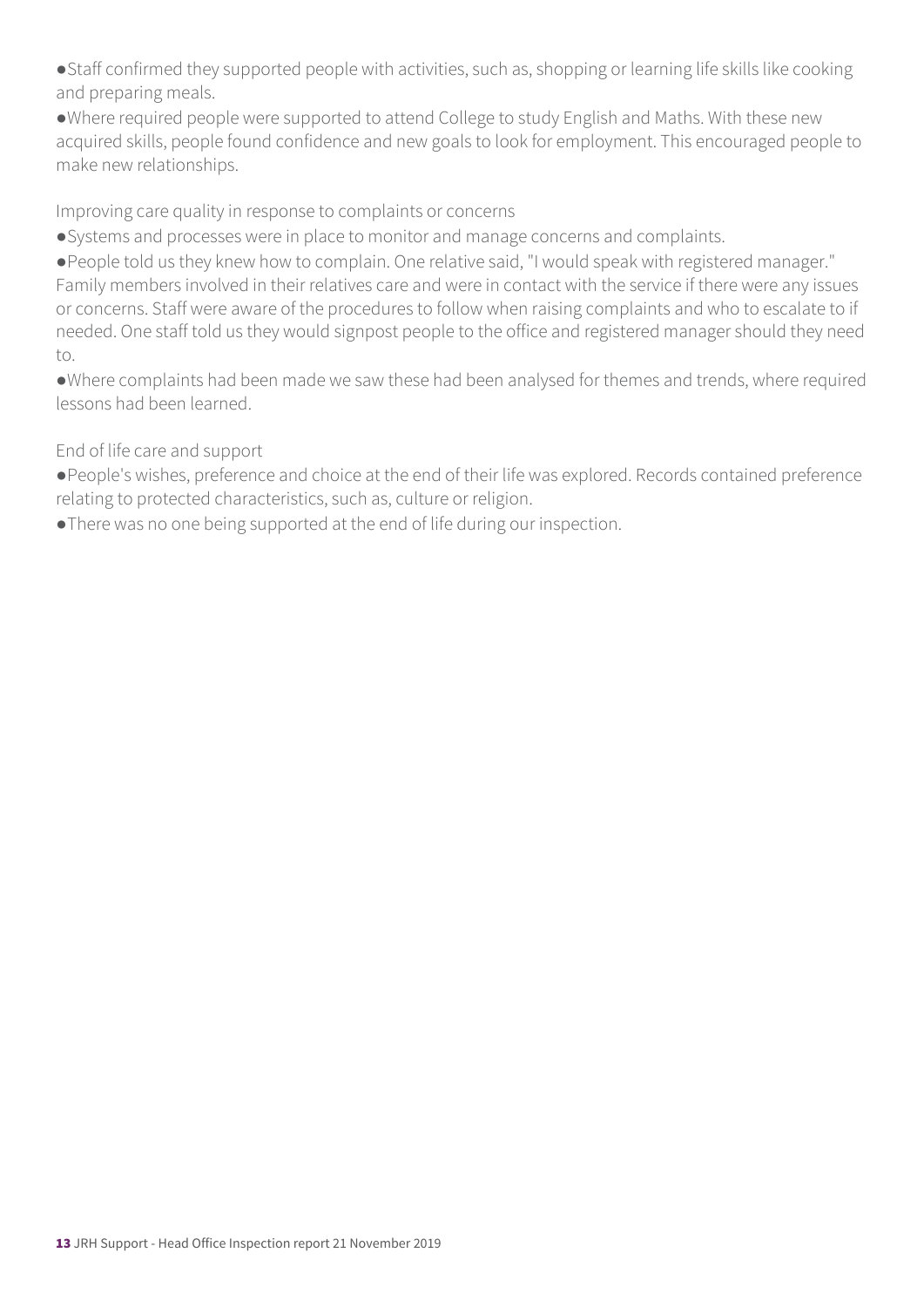### Is the service well-led?

## Our findings

Well-Led – this means we looked for evidence that service leadership, management and governance assured high-quality, person-centred care; supported learning and innovation; and promoted an open, fair culture.

At the last inspection this key question was rated as good. At this inspection this key question has remained the same.

This meant the service was consistently managed and well-led. Leaders and the culture they created promoted high-quality, person-centred care.

Promoting a positive culture that is person-centred, open, inclusive and empowering, which achieves good outcomes for people

- ●People were supported on their life journey, where they recorded their experiences and progression. We saw examples of the start of people's journey and where they are now.
- People told us the registered manager had a hands-on approach. Staff also confirmed the registered manager and their staff team were approachable.

●There was a positive open and transparent culture throughout the service. Records we viewed told us people and staff were included or inclusive approach? and empowered to make suggestions to ensure people received person-centred care. For example, one member of staff told us they had identified a person's living condition had deteriorated, so they raised concerns with the office and the persons social worker, where immediate action was taken to improve the living environment for the person. This told us the service worked together and listened to ensure a good outcome was achieved for the person.

How the provider understands and acts on the duty of candour, which is their legal responsibility to be open and honest with people when something goes wrong

● The registered manager understood the duty of candour. Records we viewed showed the provider had told us about significant events that had occurred. We also saw the provider had displayed the quality ratings we gave to the service at our last inspection and ensured this information was also available on their website.

Managers and staff being clear about their roles, and understanding quality performance, risks and regulatory requirements

- ●Staff told us the registered manager was supportive. One staff member said, "The service is brilliant to work for. It is a rewarding job, were I meet new people and create positive outcomes for them."
- ●Staff understood their roles and responsibilities. They received regular supervision and discussed what outcomes people had received through their support. For example, how people had engaged with independent tasks or gained confidence talking to others.
- Quality monitoring was in place, information was collated and cascaded down to staff. Best practice was shared at team meetings. One member of staff told us they had regular team meetings where they participated in discussions about the service and found the meetings informative. Agenda items were, wellbeing of the team, new forms and processes along with outcomes and actions.